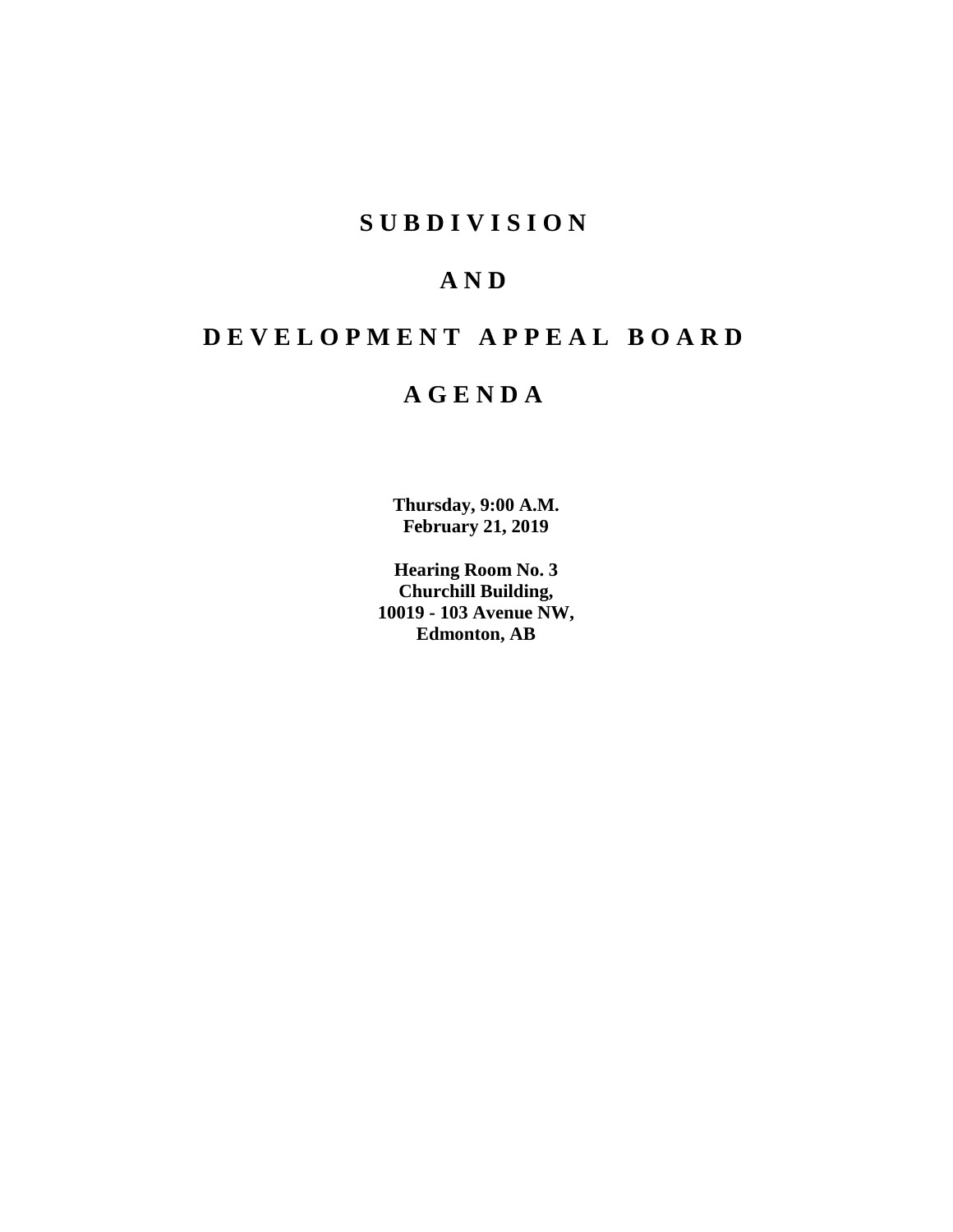| L     | 9:00 A.M.    | SDAB-D-19-020   | Convert a recreation room and exercise room into 2<br>Dwellings (one Studio and one 1 Bedroom<br>Dwelling; increase Dwellings from 70 to 72) to an<br>Apartment House and construct interior alterations,<br>existing without permits |
|-------|--------------|-----------------|---------------------------------------------------------------------------------------------------------------------------------------------------------------------------------------------------------------------------------------|
|       |              |                 | 13404 - 96 Street NW<br>Project No.: 284978069-001                                                                                                                                                                                    |
|       |              |                 |                                                                                                                                                                                                                                       |
| $\Pi$ | $10:30$ A.M. | $SDAB-D-19-021$ | Construct a Single Detached House with rear<br>attached Garage, Basement development (NOT to be<br>used as an additional Dwelling), solar photovoltaic<br>system, uncovered deck and veranda                                          |
|       |              |                 | 10611 - 146 Street NW<br>Project No.: 295205432-001                                                                                                                                                                                   |

# **SUBDIVISION AND DEVELOPMENT APPEAL BOARD HEARING ROOM NO. 3**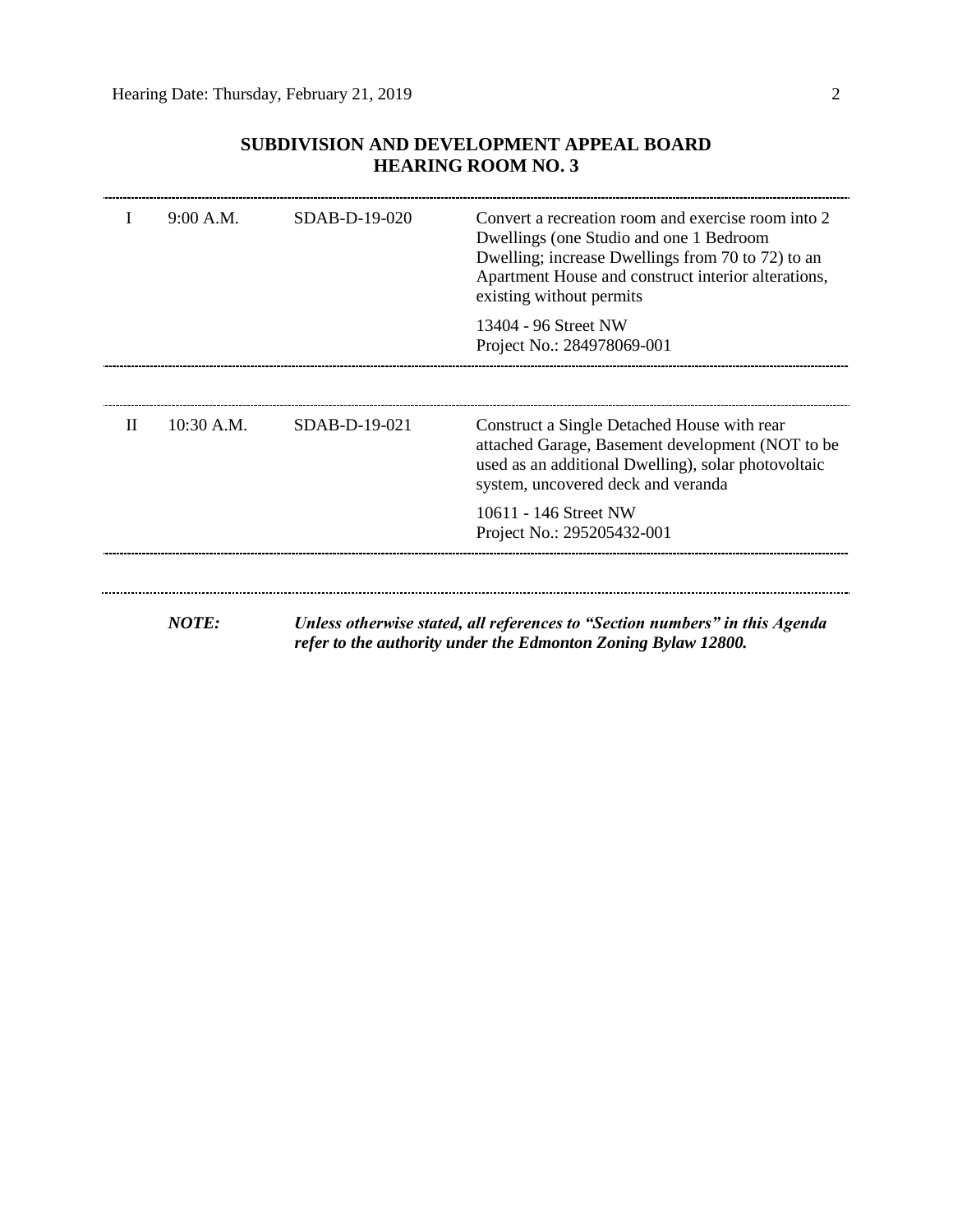| <b>ITEM I: 9:00 A.M.</b> |                                                        | FILE: SDAB-D-19-020                                                                                                                                                                                                                      |  |  |  |  |
|--------------------------|--------------------------------------------------------|------------------------------------------------------------------------------------------------------------------------------------------------------------------------------------------------------------------------------------------|--|--|--|--|
|                          | AN APPEAL FROM THE DECISION OF THE DEVELOPMENT OFFICER |                                                                                                                                                                                                                                          |  |  |  |  |
|                          | <b>APPELLANT:</b>                                      |                                                                                                                                                                                                                                          |  |  |  |  |
|                          | <b>APPLICATION NO.:</b>                                | 284978069-001                                                                                                                                                                                                                            |  |  |  |  |
|                          | <b>APPLICATION TO:</b>                                 | Convert a recreation room and exercise<br>room into 2 Dwellings (one Studio and<br>one 1 Bedroom Dwelling; increase<br>Dwellings from 70 to 72) to an Apartment<br>House and construct interior alterations,<br>existing without permits |  |  |  |  |
|                          | <b>DECISION OF THE</b><br>DEVELOPMENT AUTHORITY:       | Refused                                                                                                                                                                                                                                  |  |  |  |  |
|                          | <b>DECISION DATE:</b>                                  | January 18, 2019                                                                                                                                                                                                                         |  |  |  |  |
|                          | <b>DATE OF APPEAL:</b>                                 | January 28, 2019                                                                                                                                                                                                                         |  |  |  |  |
|                          | MUNICIPAL DESCRIPTION<br>OF SUBJECT PROPERTY:          | 13404 - 96 Street NW                                                                                                                                                                                                                     |  |  |  |  |
|                          | <b>LEGAL DESCRIPTION:</b>                              | Plan 518RS Blk 25 Lot 15A                                                                                                                                                                                                                |  |  |  |  |
|                          | ZONE:                                                  | RA7 Low Rise Apartment Zone                                                                                                                                                                                                              |  |  |  |  |
|                          | <b>OVERLAY:</b>                                        | Medium Scale Residential Infill Overlay                                                                                                                                                                                                  |  |  |  |  |
|                          | STATUTORY PLAN:                                        | N/A                                                                                                                                                                                                                                      |  |  |  |  |

## *Grounds for Appeal*

The Appellant provided the following reasons for appealing the decision of the Development Authority:

We are writing to appeal the refusal of the Development Permit application applied for by Elton Construction on June 13th, 2018 for the above property.

We understand this application is a refusal based on Height, F.A.R. and density a Development Officer may not vary any of these three items per section 11.4(b).

# History of the Development

The information provided below has been collated from the City of Edmonton Bylaw information and information provided by our client, Elton Construction.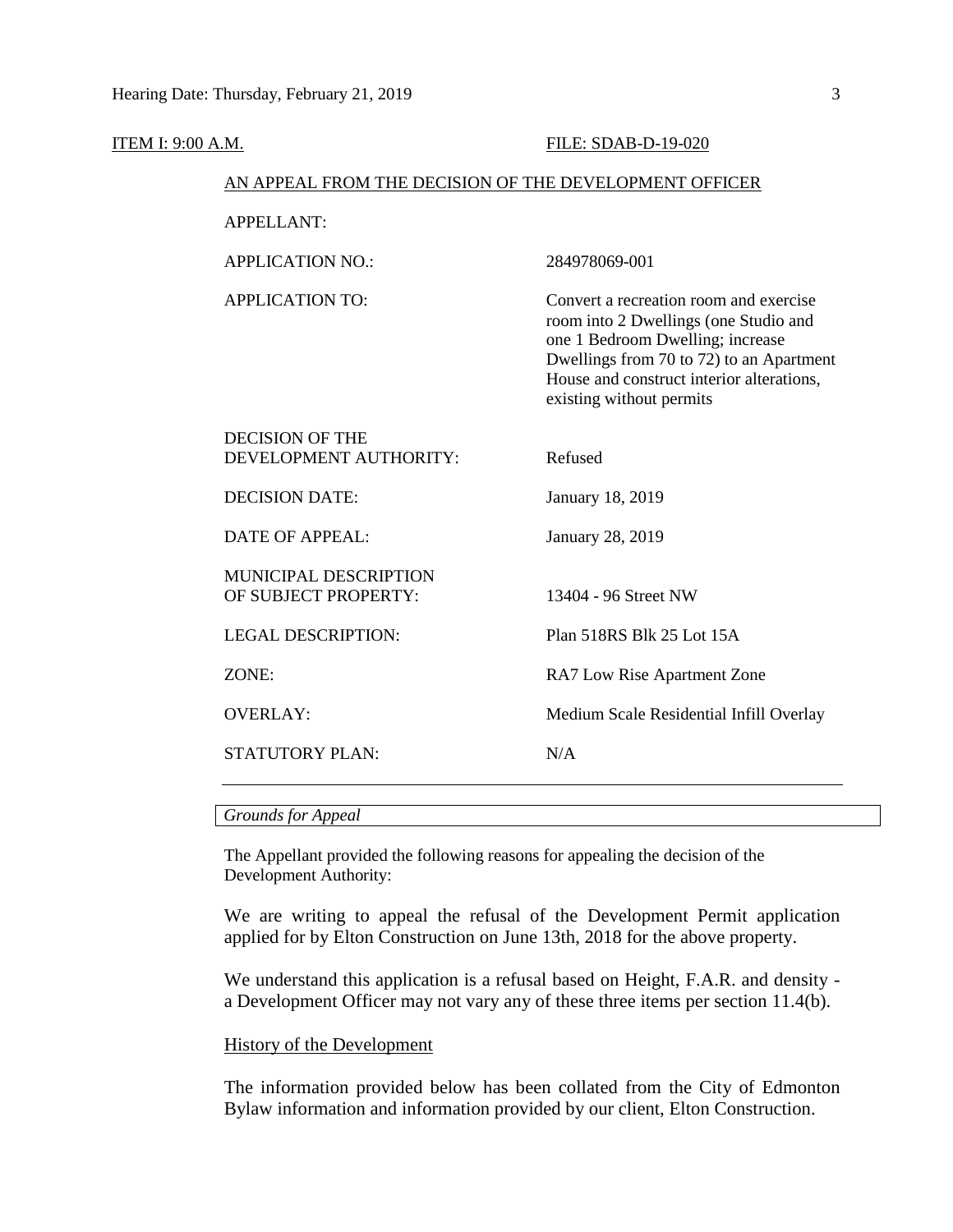The building was constructed in 1969 and consisted of 70 units with two amenity rooms on the main floor. We have, in our possession, some of the original construction drawings illustrating this application (copies of which are enclosed in the appeal documents).

Our client purchased the building over 20 years ago and the two units in question were converted prior to this time. Our client recently prepared for the sale of the property and during the due diligence stage, noted that the two amenity spaces on the ground floor had been converted to suites without a development notice or City of Edmonton approval.

# Development Permit Application

Elton Construction applied to the City of Edmonton for a Development Permit to ensure the compliance of the two units in question. Bennett Architect Inc. were then approached by Elton Construction to submit drawings and other information requested by the Development Officer. During this time, a review of the Bylaw was under taken, which highlighted that the Density, Height and FAR exceeded the current zoning bylaw for the site.

In order to make the two suites on the main floor comply, Elton Construction have submitted proposals for modifications to the existing building and site to ensure parking, amenity areas, bicycle parking, habitable window separation / privacy and landscaping all meet the current Bylaws. This is outlined on the enclosed drawings set A0-10 - EXISTING SITE PLAN, A1-1 - 1969 MAIN FLOOR PLAN, A1-2 - RECORD DRAWINGS SUITE PLANS and A1-3 - PROPOSED SITE PLAN. This has been to the satisfaction of the development officer assigned to this file.

### Rationale Behind the Appeal

We find no reason to believe that the original building was constructed unlawfully in 1969 when the original 70 units were completed. Both the F.A.R. and the building height remain unaltered since the original construction. The change of amenity space to apartment units on the ground floor has been completed for over 20 years and has not caused any issues to the building, public safety or local community. The change in density from 70 to 72 units on this site is a minor increase and the area of the building has not increased. The maximum density of the existing non-conforming building is 194 Dwellings/ ha for 70 units and the proposed density would be 200 Dwellings/ ha.

There are at least two sites in the area that also contain buildings of similar height and density to this site and are also of a similar vintage. These are located to the West and South West of this property and share boundaries.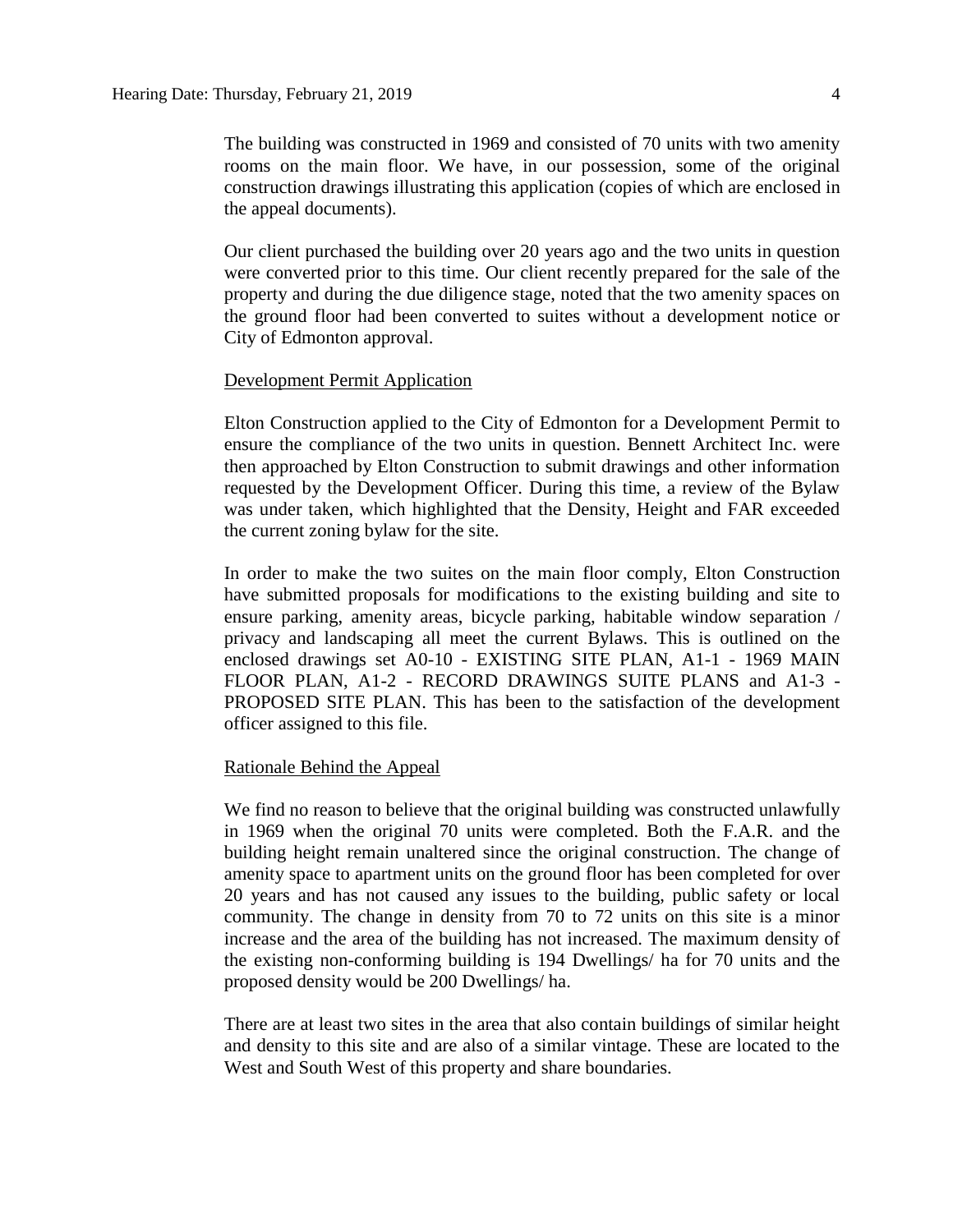The main reason for this appeal is that the Development Officer cannot vary the three items in question (height, F.A.R. and density) and we seek approval from the Subdivision and Appeal Board based on the current and historical use of the building. In our Development Permit application we have proposed changes to the site to improve parking, amenity areas, add additional bicycle parking, upgrade habitable window separation / privacy (with new screens and spacing) and enhance landscaping in order that they meet, or exceed, the current Bylaw requirements (which are more stringent than when the building was constructed). In order to offset the lost amenity spaces we have provided additional private and public exterior amenity areas in the form of patios and a fenced garden with a patio, lighting and barbeque area for the residents of this building. We have also improved the balcony size and privacy at the ground floor adjacent to the two units in question. This will provide the required privacy and amenity area.

In addition to amenity space improvements in size, we also propose new planting in the form of trees and shrubs to replace those that may have been lost over the years and comply with the new bylaws. These will improve the quality of the general amenity space. We have also increased the number of bicycle parking racks in order to meet the current bylaw, although this building is typically adult senior living and likely will not see an uptake in use.

We trust the information provided is clear and can underline the case for a successful outcome to approve the existing development with the proposed updates and improvements. If you require any additional information, please do not hesitate to contact the undersigned.

# *General Matters*

#### **Appeal Information:**

The *Municipal Government Act*, RSA 2000, c M-26 states the following:

# **Grounds for Appeal**

**685(1)** If a development authority

- (a) fails or refuses to issue a development permit to a person,
- (b) issues a development permit subject to conditions, or
- (c) issues an order under section 645,

the person applying for the permit or affected by the order under section 645 may appeal to the subdivision and development appeal board.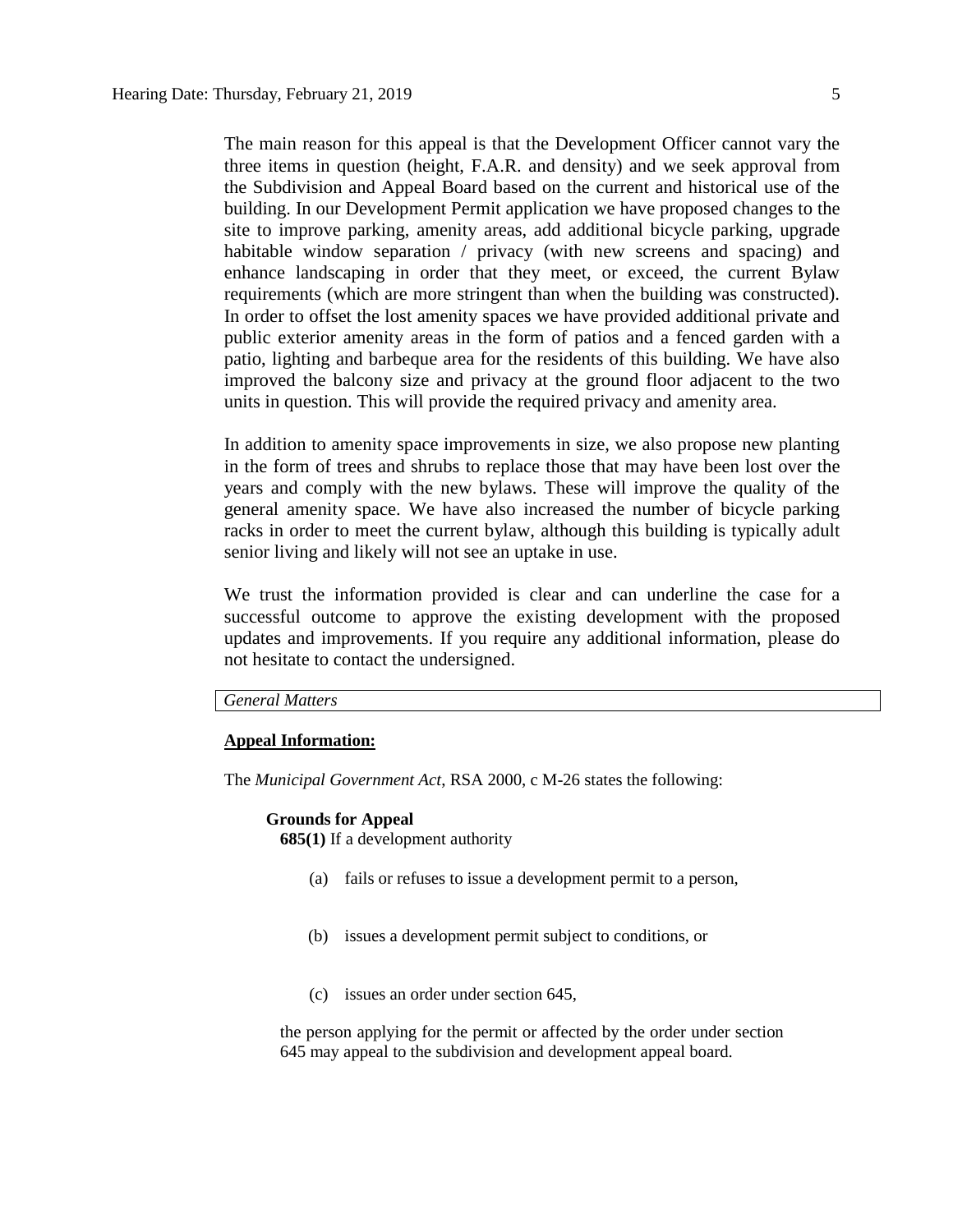# **Appeals**

**686(1)** A development appeal to a subdivision and development appeal board is commenced by filing a notice of the appeal, containing reasons, with the board,

- (a) in the case of an appeal made by a person referred to in section 685(1)
	- (i) with respect to an application for a development permit,
		- (A) within 21 days after the date on which the written decision is given under section 642, […]

### **Hearing and Decision**

**687(3)** In determining an appeal, the subdivision and development appeal board

…

- (a.1) must comply with the land use policies;
- (a.2) subject to section 638, must comply with any applicable statutory plans;
- (a.3) subject to clauses (a.4) and (d), must comply with any land use bylaw in effect;
- (a.4) must comply with the applicable requirements of the regulations under the Gaming, Liquor and Cannabis Act respecting the location of premises described in a cannabis licence and distances between those premises and other premises;
	- …
	- (c) may confirm, revoke or vary the order, decision or development permit or any condition attached to any of them or make or substitute an order, decision or permit of its own;
	- (d) may make an order or decision or issue or confirm the issue of a development permit even though the proposed development does not comply with the land use bylaw if, in its opinion,
		- (i) the proposed development would not
			- (A) unduly interfere with the amenities of the neighbourhood, or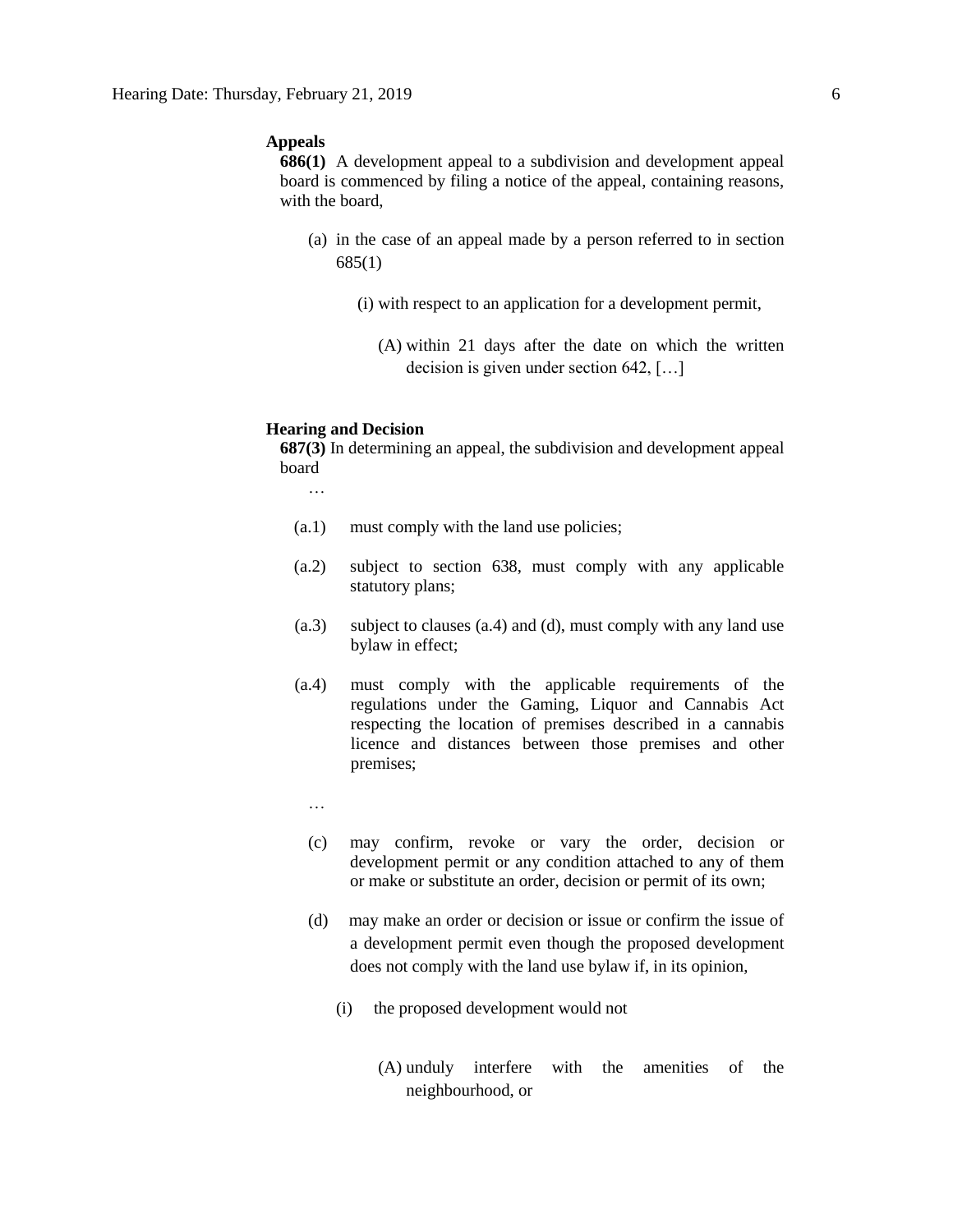(B) materially interfere with or affect the use, enjoyment or value of neighbouring parcels of land,

and

(ii) the proposed development conforms with the use prescribed for that land or building in the land use bylaw.

# **Non-conforming use and non-conforming buildings**

**643(1)** If a development permit has been issued on or before the day on which a land use bylaw or a land use amendment bylaw comes into force in a municipality and the bylaw would make the development in respect of which the permit was issued a non-conforming use or non-conforming building, the development permit continues in effect in spite of the coming into force of the bylaw.

**(2)** A non-conforming use of land or a building may be continued but if that use is discontinued for a period of 6 consecutive months or more, any future use of the land or building must conform with the land use bylaw then in effect.

**(3)** A non-conforming use of part of a building may be extended throughout the building but the building, whether or not it is a nonconforming building, may not be enlarged or added to and no structural alterations may be made to it or in it.

**(4)** A non-conforming use of part of a lot may not be extended or transferred in whole or in part to any other part of the lot and no additional buildings may be constructed on the lot while the nonconforming use continues.

**(5)** A non-conforming building may continue to be used but the building may not be enlarged, added to, rebuilt or structurally altered except

- (a) to make it a conforming building,
- (b) for routine maintenance of the building, if the development authority considers it necessary, or
- (c) in accordance with a land use bylaw that provides minor variance powers to the development authority for the purposes of this section.

**(6)** If a non-conforming building is damaged or destroyed to the extent of more than 75percent of the value of the building above its foundation, the building may not be repaired or rebuilt except in accordance with the land use bylaw.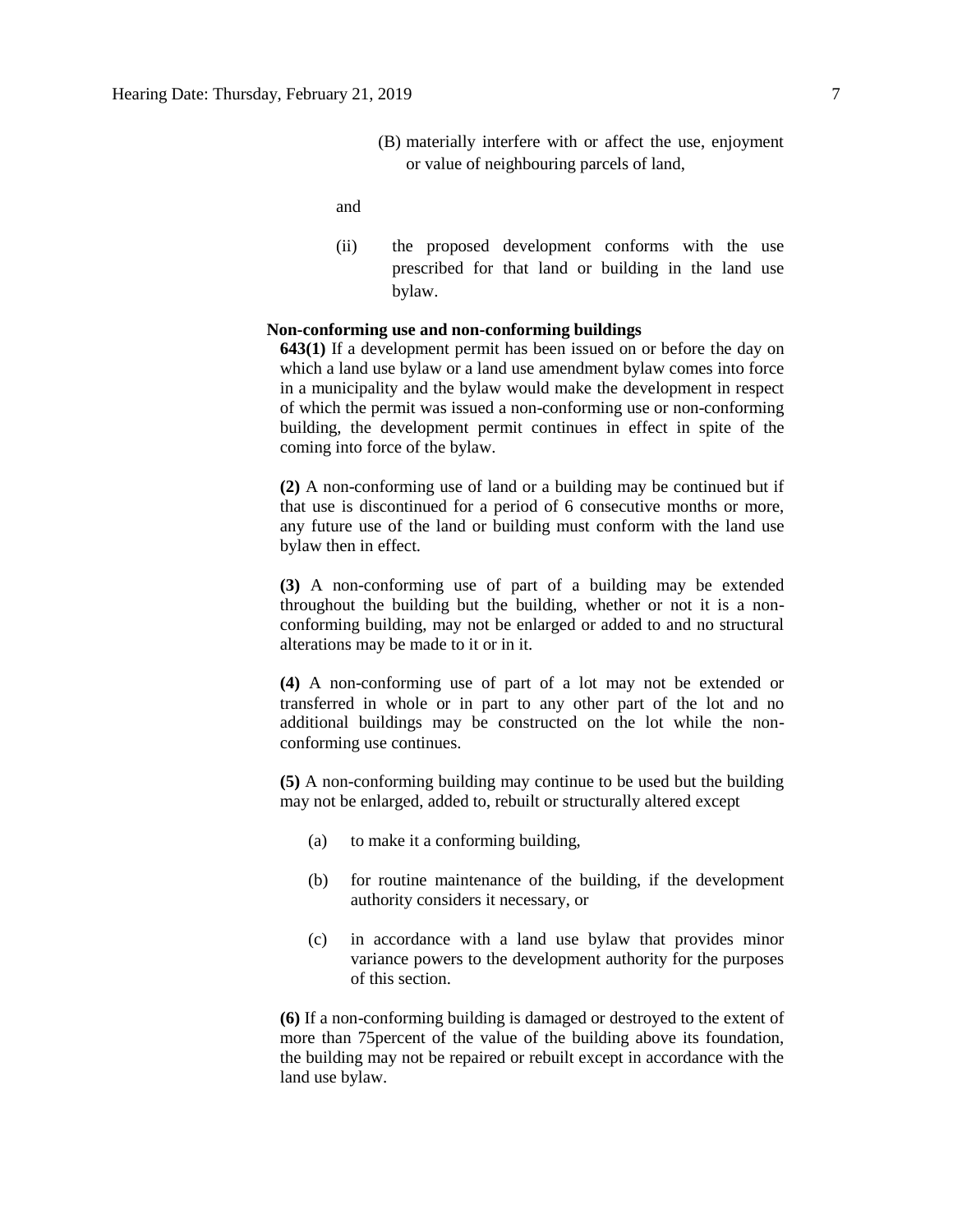**(7)** The land use or the use of a building is not affected by a change of ownership or tenancy of the land or building.

#### **General Provisions from the** *Edmonton Zoning Bylaw:*

Section 210.2(1) states **Apartment Housing** is a **Permitted Use** in the **(RA7) Low Rise Apartment Zone.** 

Under Section 7.2(1), **Apartment Housing** means

development consisting of one or more Dwellings contained within a building in which the Dwellings are arranged in any horizontal or vertical configuration, which does not conform to the definition of any other Residential Use.

Section 210.1, the **General Purpose** of **(RA7) Low Rise Apartment Zone** is to provide a Zone for Low Rise Apartments.

Section 823.1 states that the **General Purpose** of the **Medium Scale Residential Infill Overlay** is to accommodate the development of medium-scale infill housing in Edmonton's mature residential neighbourhoods in a manner that ensures compatibility with adjacent properties while maintaining or enhancing a pedestrian-friendly streetscape.

#### *Height – Non-conformity*

Section 210.4(5) states that the maximum Height shall not exceed [14.5](javascript:void(0);) metres for flat, mansard and gambrel roofs, or [16.0](javascript:void(0);) metres for a roof type with a pitch of 4/12 (18.4 degrees) or greater, in accordance with Section 52.

Under Section 6.1, Height means "a vertical distance between two points".

#### **Development Officer's Determination**

The Apartment Housing no longer conforms to current Zoning Bylaw rules for Low Rise Apartment Zone (RA7). This application does not increase the non-conformity of the building's Height (s210.5). [unedited]

#### *Floor Area Ratio – Non-conformity*

Section 210.4(6) states that the maximum Floor Area Ratio shall be 1.3. The maximum Floor Area Ratio may be increased to 1.4 when underground parking is provided. In such a case, the application will be a Discretionary Development.

Under Section 6.1, **Floor Area Ratio** means "the numerical value of the Floor Area of the building or structure relative to the Site upon which it is located, excluding:

- a. Basement areas used exclusively for storage or service to the building, or as a Secondary Suite;
- b. Parking Areas below ground level;
- c. Walkways required by the Development Officer;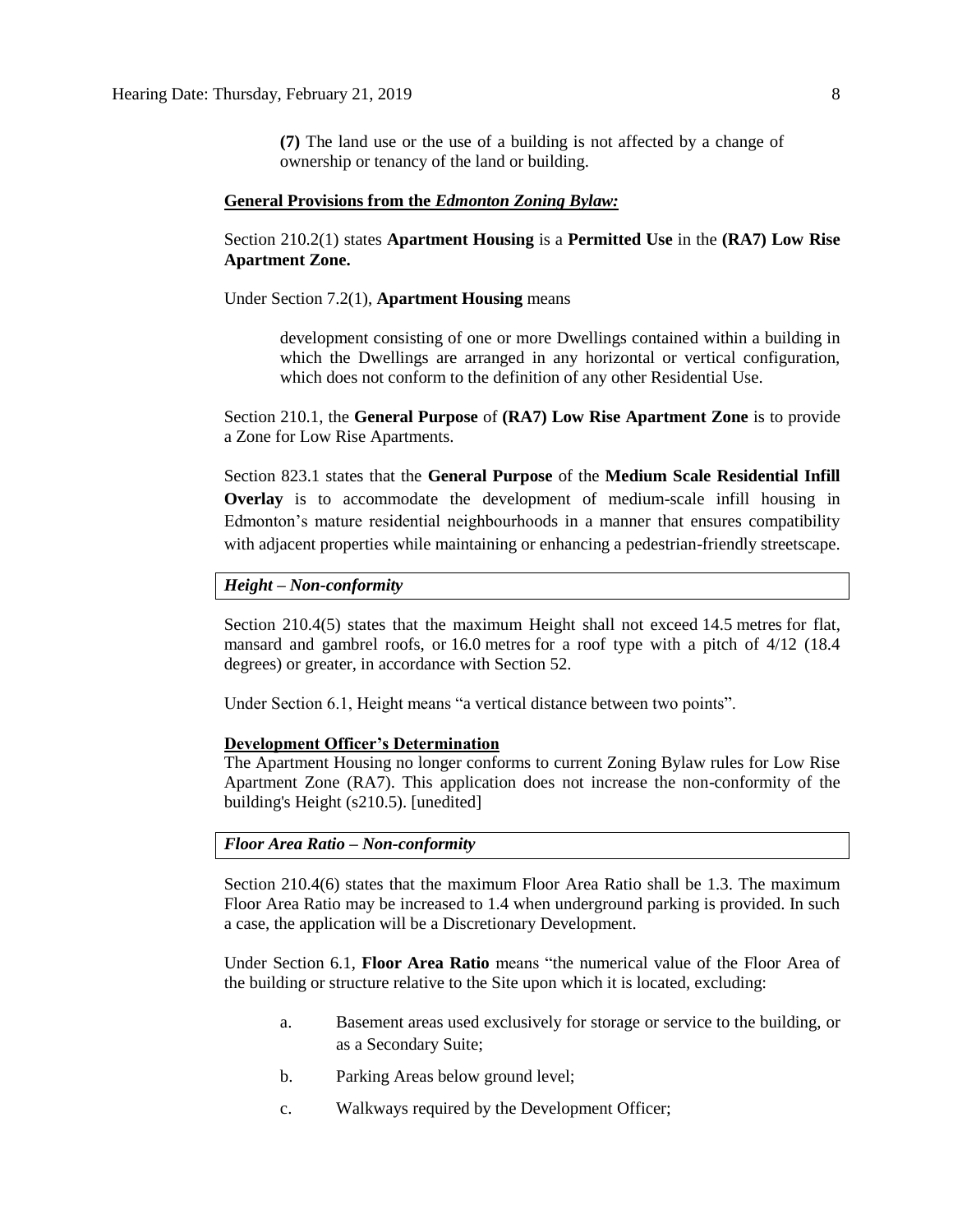- d. Floor Areas devoted exclusively to mechanical or electrical equipment servicing the development, divided by the area of the Site; and
- e. indoor Common Amenity Area, divided by the area of the Site.



#### **Development Officer's Determination**

The Apartment Housing no longer conforms to current Zoning Bylaw rules for Low Rise Apartment Zone (RA7). This application does not increase the non-conformity of the Floor Area Ratio (FAR) (s210.6). [unedited]

#### *Density*

Section 210.4(2)(a) states that the maximum Density shall be 125 Dwellings/ha; and

a. this shall be increased by an additional 15 Dwellings/ha where Common Amenity Area of at least 2.5 square metres per Dwelling is provided in addition to Amenity Area required by subsection 46(2) and is developed in accordance with [Section 46.](https://webdocs.edmonton.ca/InfraPlan/zoningbylaw/ZoningBylaw/Part1/Development/46__Amenity_Area.htm)

Under Section 6.1, **Density** means when used in reference to Residential and Residential-Related development, the number of Dwellings on a Site expressed as Dwellings per hectare.

Under Section 6.1, **Dwelling** means:

a self-contained unit comprised of one or more rooms accommodating sitting, sleeping, sanitary facilities, and a principal kitchen for food preparation, cooking, and serving. A Dwelling is used permanently or semi-permanently as a residence for a single Household.

Under Section 6.1, **Common Amenity Area** means communal space provided for the active or passive recreation and enjoyment of all occupants of a residential development.

### **Development Officer's Determination**

The maximum Density shall be 140 Dwellings/ ha (50 Dwellings). They have provided an additional 2.5m2 of Common Amenity Area per Dwelling to receive a Density bonus  $(s210.2(a))$ .

The existing building has a Density of 194 Dwellings/ ha (70 Dwellings). The proposed building Density is 200 Dwellings/ ha (72 Dwellings). [unedited]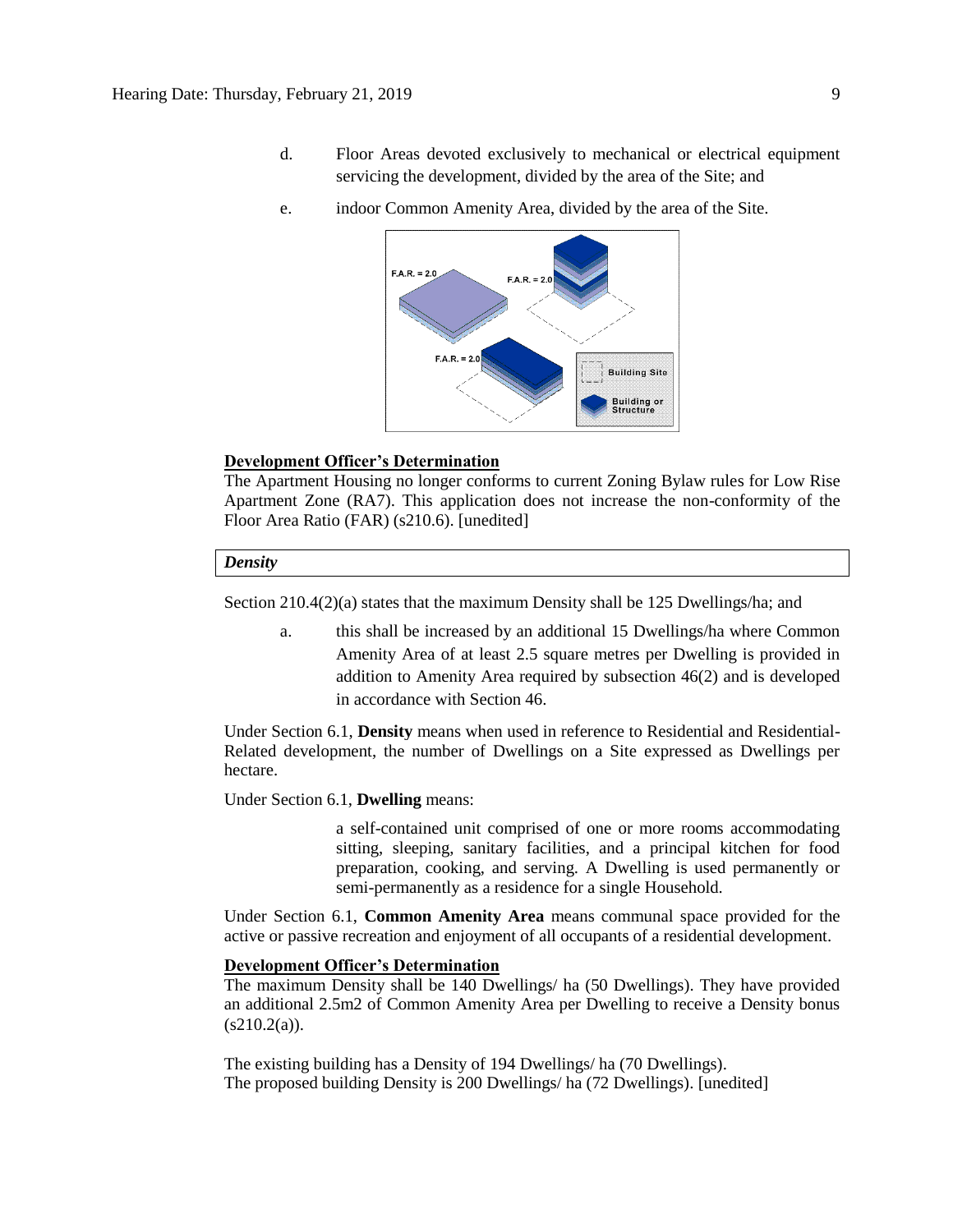# Notice to Applicant/Appellant

Provincial legislation requires that the Subdivision and Development Appeal Board issue its official decision in writing within fifteen days of the conclusion of the hearing.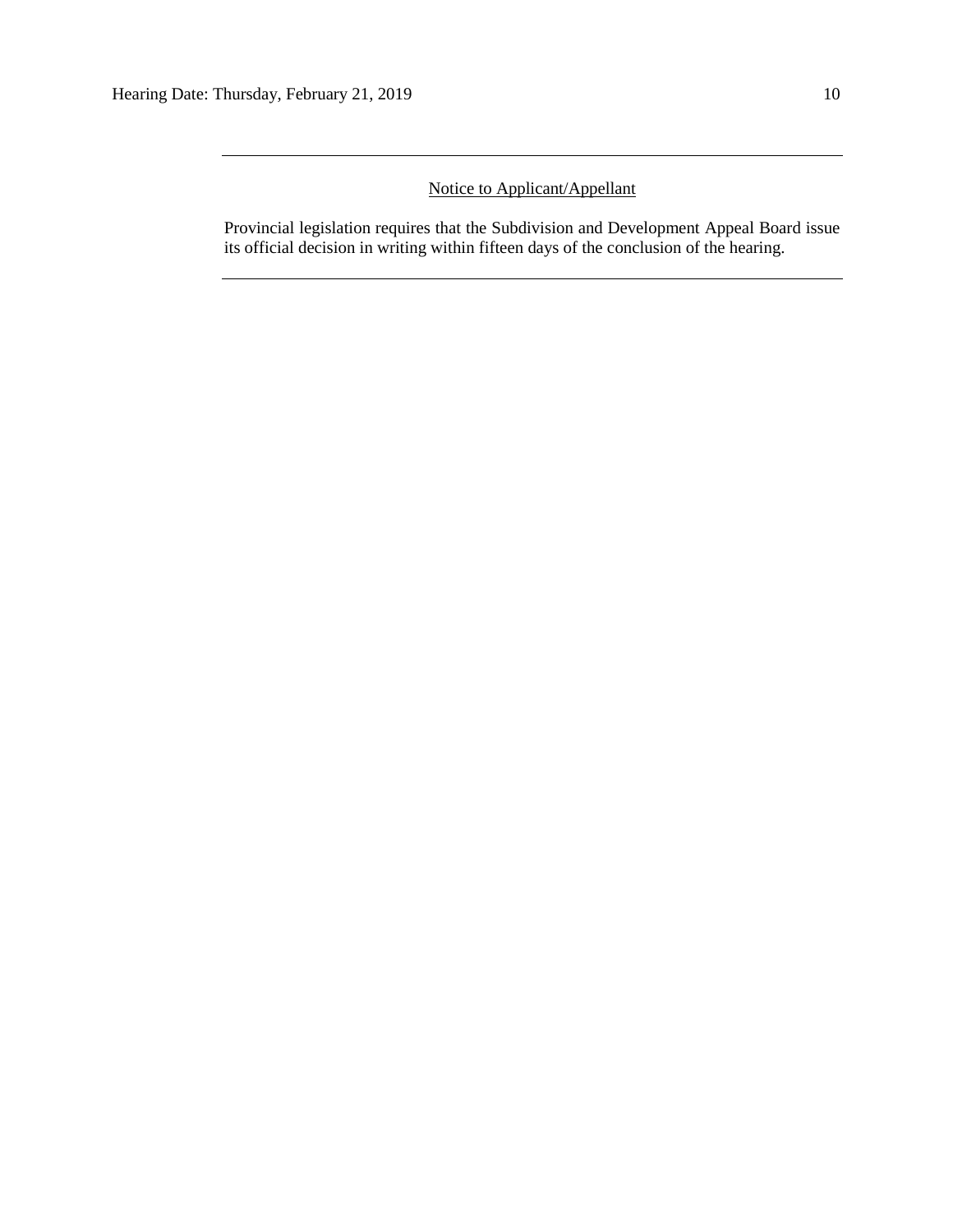| <b>Imonton</b>                                                                                                                                                                                                                   |                   | <b>Application for</b>                                                                                                                         |                                             | Project Number: 284978069-001<br><b>Application Date:</b><br>Printed:<br>Page:                                                | <b>JUN 13, 2018</b><br>January 23, 2019 at 3:33 PM<br>$1$ of $1$ |
|----------------------------------------------------------------------------------------------------------------------------------------------------------------------------------------------------------------------------------|-------------------|------------------------------------------------------------------------------------------------------------------------------------------------|---------------------------------------------|-------------------------------------------------------------------------------------------------------------------------------|------------------------------------------------------------------|
|                                                                                                                                                                                                                                  |                   | <b>Major Development Permit</b>                                                                                                                |                                             |                                                                                                                               |                                                                  |
| This document is a Development Permit Decision for the development application described below.                                                                                                                                  |                   |                                                                                                                                                |                                             |                                                                                                                               |                                                                  |
| Applicant                                                                                                                                                                                                                        |                   |                                                                                                                                                |                                             | Property Address(es) and Legal Description(s)                                                                                 |                                                                  |
|                                                                                                                                                                                                                                  |                   |                                                                                                                                                | 13404 - 96 STREET NW                        |                                                                                                                               |                                                                  |
|                                                                                                                                                                                                                                  |                   |                                                                                                                                                | Plan 518RS Blk 25 Lot 15A                   |                                                                                                                               |                                                                  |
|                                                                                                                                                                                                                                  |                   |                                                                                                                                                | <b>Specific Address(es)</b>                 |                                                                                                                               |                                                                  |
|                                                                                                                                                                                                                                  |                   | Suite:                                                                                                                                         | 6, 13404 - 96 STREET NW                     |                                                                                                                               |                                                                  |
|                                                                                                                                                                                                                                  |                   | Suite:                                                                                                                                         | 7, 13404 - 96 STREET NW                     |                                                                                                                               |                                                                  |
|                                                                                                                                                                                                                                  |                   |                                                                                                                                                | Entryway: 13404 - 96 STREET NW              |                                                                                                                               |                                                                  |
|                                                                                                                                                                                                                                  |                   |                                                                                                                                                | Building: 13404 - 96 STREET NW              |                                                                                                                               |                                                                  |
| <b>Scope of Application</b>                                                                                                                                                                                                      |                   |                                                                                                                                                |                                             |                                                                                                                               |                                                                  |
| To convert a recreation room and exercise room into 2 Dwellings (one Studio and one 1 Bedroom Dwelling; increase Dwellings from<br>70 to 72) to an Apartment House and construct interior alterations, existing without permits. |                   |                                                                                                                                                |                                             |                                                                                                                               |                                                                  |
| <b>Permit Details</b>                                                                                                                                                                                                            |                   |                                                                                                                                                |                                             |                                                                                                                               |                                                                  |
| Class of Permit: Class B                                                                                                                                                                                                         |                   |                                                                                                                                                | <b>Contact Person:</b>                      |                                                                                                                               |                                                                  |
| Gross Floor Area (sq.m.):                                                                                                                                                                                                        |                   |                                                                                                                                                | Lot Grading Needed?: N                      |                                                                                                                               |                                                                  |
| New Sewer Service Required: N/A                                                                                                                                                                                                  |                   |                                                                                                                                                | NumberOfMainFloorDwellings: 2               |                                                                                                                               |                                                                  |
| Site Area (sq. m.):                                                                                                                                                                                                              |                   |                                                                                                                                                | Stat. Plan Overlay/Annex Area: Medium Scale |                                                                                                                               |                                                                  |
|                                                                                                                                                                                                                                  |                   |                                                                                                                                                | Residential Infill Overlay                  |                                                                                                                               |                                                                  |
| I/We certify that the above noted details are correct.                                                                                                                                                                           |                   |                                                                                                                                                |                                             |                                                                                                                               |                                                                  |
| Applicant signature:                                                                                                                                                                                                             |                   |                                                                                                                                                |                                             |                                                                                                                               |                                                                  |
| <b>Development Application Decision</b><br>Refused                                                                                                                                                                               |                   |                                                                                                                                                |                                             |                                                                                                                               |                                                                  |
|                                                                                                                                                                                                                                  |                   |                                                                                                                                                |                                             |                                                                                                                               |                                                                  |
| <b>Issue Date: Jan 18, 2019 Development Authority: BAUER, KERRY</b>                                                                                                                                                              |                   |                                                                                                                                                |                                             |                                                                                                                               |                                                                  |
| <b>Reason for Refusal</b>                                                                                                                                                                                                        |                   |                                                                                                                                                |                                             |                                                                                                                               |                                                                  |
| does not increase the non-conformity of the building's Height (s210.5) nor Floor Area Ratio (FAR) (s210.6).                                                                                                                      |                   |                                                                                                                                                |                                             | The Apartment Housing no longer conforms to current Zoning Bylaw rules for Low Rise Apartment Zone (RA7). This application    |                                                                  |
| Area per Dwelling to receive a Density bonus (s210.2(a)).                                                                                                                                                                        |                   | The existing building has a Density of 194 Dwellings/ ha (70 Dwellings).<br>The proposed building Density is 200 Dwellings/ ha (72 Dwellings). |                                             | The maximum Density shall be 140 Dwellings/ha (50 Dwellings). They have provided an additional 2.5m2 of Common Amenity        |                                                                  |
| <b>Rights of Appeal</b>                                                                                                                                                                                                          |                   |                                                                                                                                                |                                             |                                                                                                                               |                                                                  |
| through 689 of the Municipal Government Act.                                                                                                                                                                                     |                   |                                                                                                                                                |                                             | The Applicant has the right of appeal within 21 days after the date on which the decision is made, as outlined in Section 683 |                                                                  |
| Fees                                                                                                                                                                                                                             |                   |                                                                                                                                                |                                             |                                                                                                                               |                                                                  |
|                                                                                                                                                                                                                                  | <b>Fee Amount</b> | <b>Amount Paid</b>                                                                                                                             | Receipt #                                   | <b>Date Paid</b>                                                                                                              |                                                                  |
| Major Dev. Application Fee                                                                                                                                                                                                       | \$835.00          | \$835.00                                                                                                                                       | 05099574                                    | Jun 13, 2018                                                                                                                  |                                                                  |
| <b>Total GST Amount:</b>                                                                                                                                                                                                         | \$0.00            |                                                                                                                                                |                                             |                                                                                                                               |                                                                  |
| Totals for Permit:                                                                                                                                                                                                               | \$835.00          | \$835.00                                                                                                                                       |                                             |                                                                                                                               |                                                                  |
|                                                                                                                                                                                                                                  |                   |                                                                                                                                                |                                             |                                                                                                                               |                                                                  |
|                                                                                                                                                                                                                                  |                   | THIS IS NOT A PERMIT                                                                                                                           |                                             |                                                                                                                               |                                                                  |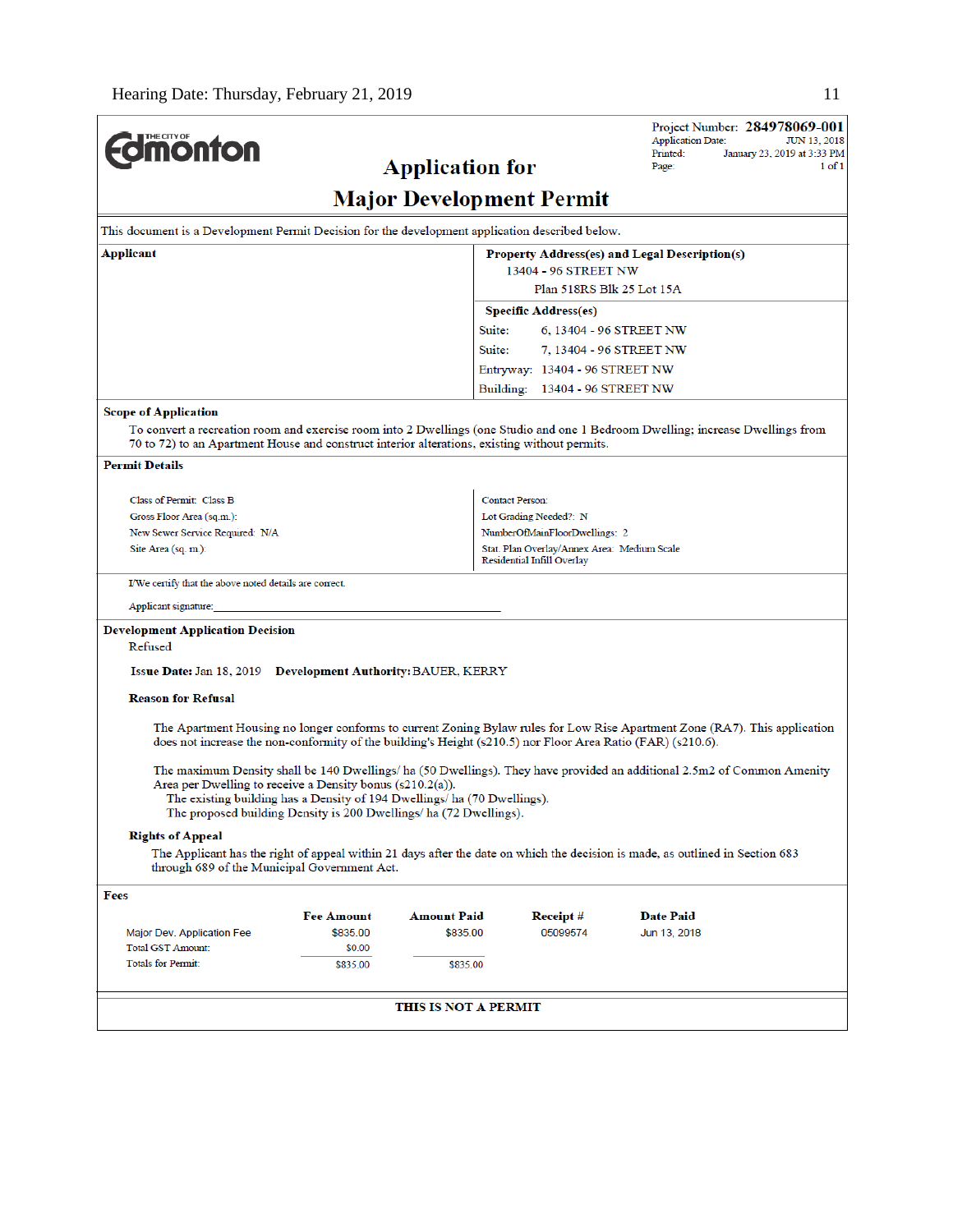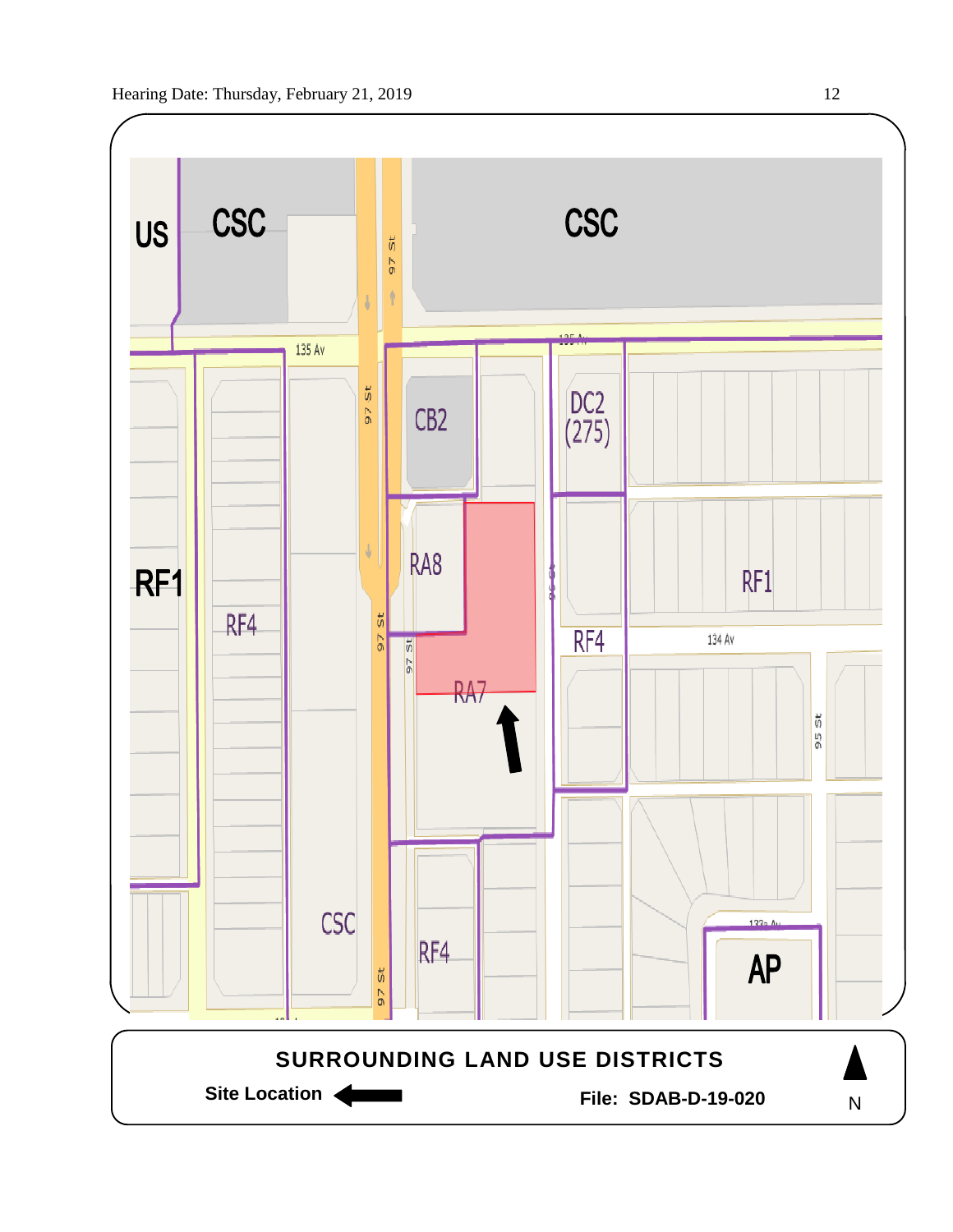| ITEM II: 10:30 A.M.                              | FILE: SDAB-D-19-021                                                                                                                                                                             |  |  |  |  |  |
|--------------------------------------------------|-------------------------------------------------------------------------------------------------------------------------------------------------------------------------------------------------|--|--|--|--|--|
|                                                  | AN APPEAL FROM THE DECISION OF THE DEVELOPMENT OFFICER                                                                                                                                          |  |  |  |  |  |
| APPELLANT:                                       |                                                                                                                                                                                                 |  |  |  |  |  |
| <b>APPLICATION NO.:</b>                          | 295205432-001                                                                                                                                                                                   |  |  |  |  |  |
| <b>APPLICATION TO:</b>                           | Construct a Single Detached House with<br>rear attached Garage, Basement<br>development (NOT to be used as an<br>additional Dwelling), solar photovoltaic<br>system, uncovered deck and veranda |  |  |  |  |  |
| <b>DECISION OF THE</b><br>DEVELOPMENT AUTHORITY: | Refused                                                                                                                                                                                         |  |  |  |  |  |
| <b>DECISION DATE:</b>                            | November 26, 2018                                                                                                                                                                               |  |  |  |  |  |
| <b>DATE OF APPEAL:</b>                           | January 28, 2019                                                                                                                                                                                |  |  |  |  |  |
| MUNICIPAL DESCRIPTION<br>OF SUBJECT PROPERTY:    | 10611 - 146 Street NW                                                                                                                                                                           |  |  |  |  |  |
| <b>LEGAL DESCRIPTION:</b>                        | Plan 5887HW Blk 4 Lot 20                                                                                                                                                                        |  |  |  |  |  |
| ZONE:                                            | (RF1) Single Detached Residential Zone                                                                                                                                                          |  |  |  |  |  |
| <b>OVERLAY:</b>                                  | Mature Neighbourhood Overlay                                                                                                                                                                    |  |  |  |  |  |
| <b>STATUTORY PLAN:</b>                           | N/A                                                                                                                                                                                             |  |  |  |  |  |
|                                                  |                                                                                                                                                                                                 |  |  |  |  |  |

# *Grounds for Appeal*

The Appellant provided the following reasons for appealing the decision of the Development Authority:

> We were put a lot of thought into considering our request for the variance acknowledging the current bylaws, and feel it is important to develop accessible housing for our elderly parents, who will stay with us when no longer able to stay in their current homes, particularly in the winter city we live in. There is precedent for rear attached homes even as close as 10438 145 street NW and we would like to appeal the decision for the refusal of our home development permit.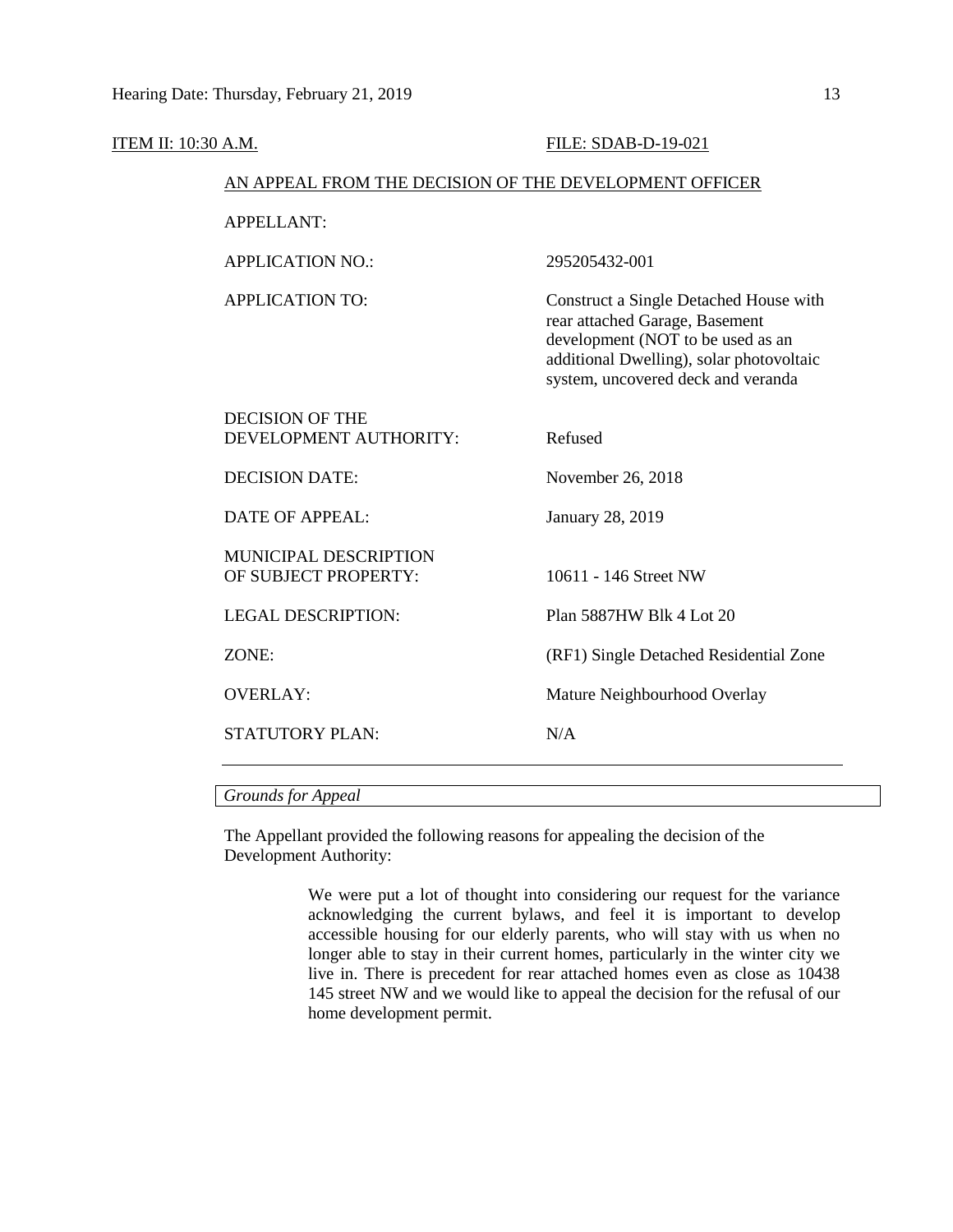#### *General Matters*

#### **Appeal Information:**

The *Municipal Government Act*, RSA 2000, c M-26 states the following:

#### **Grounds for Appeal**

**685(1)** If a development authority

- (a) fails or refuses to issue a development permit to a person,
- (b) issues a development permit subject to conditions, or
- (c) issues an order under section 645,

the person applying for the permit or affected by the order under section 645 may appeal to the subdivision and development appeal board.

# **Appeals**

**686(1)** A development appeal to a subdivision and development appeal board is commenced by filing a notice of the appeal, containing reasons, with the board,

- (a) in the case of an appeal made by a person referred to in section 685(1)
	- (i) with respect to an application for a development permit,
		- (A) within 21 days after the date on which the written decision is given under section 642, […]

#### **Hearing and Decision**

**687(3)** In determining an appeal, the subdivision and development appeal board

…

- (a.1) must comply with the land use policies;
- (a.2) subject to section 638, must comply with any applicable statutory plans;
- (a.3) subject to clauses (a.4) and (d), must comply with any land use bylaw in effect;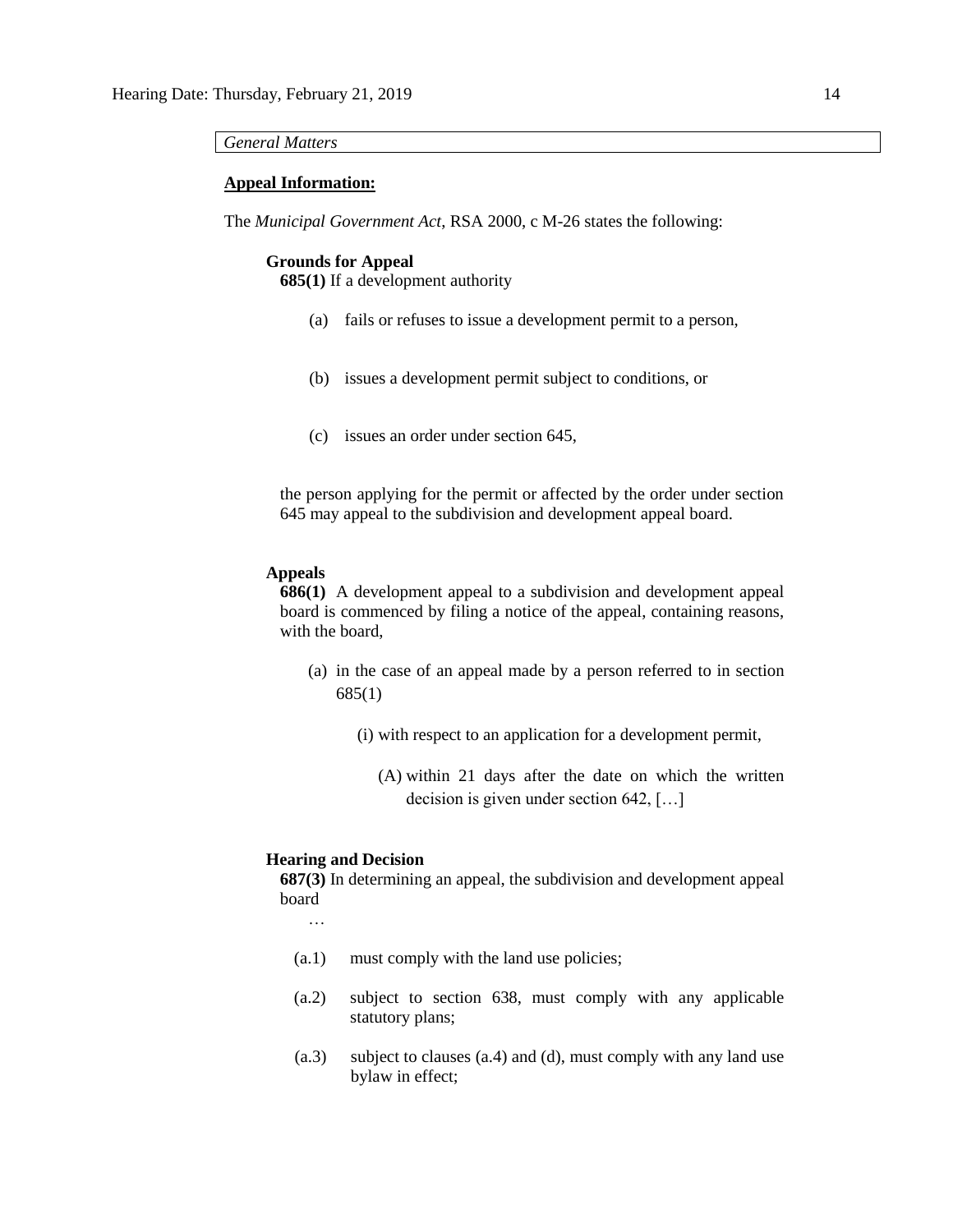- (a.4) must comply with the applicable requirements of the regulations under the Gaming, Liquor and Cannabis Act respecting the location of premises described in a cannabis licence and distances between those premises and other premises;
	- …
	- (c) may confirm, revoke or vary the order, decision or development permit or any condition attached to any of them or make or substitute an order, decision or permit of its own;
	- (e) may make an order or decision or issue or confirm the issue of a development permit even though the proposed development does not comply with the land use bylaw if, in its opinion,
		- (i) the proposed development would not
			- (A) unduly interfere with the amenities of the neighbourhood, or
			- (B) materially interfere with or affect the use, enjoyment or value of neighbouring parcels of land,
		- and
		- (ii) the proposed development conforms with the use prescribed for that land or building in the land use bylaw.

#### **General Provisions from the** *Edmonton Zoning Bylaw:*

Section 110.2(7) states **Single Detached Housing** is a **Permitted Use** in the **(RF1) Single Detached Residential Zone.** 

Under Section 7.2(8), **Single Detached Housing** means development consisting of a building containing one principal Dwelling which is separate from any other principal Dwelling or building. This Use includes Mobile Homes which conform to [Section 78](https://webdocs.edmonton.ca/InfraPlan/zoningbylaw/ZoningBylaw/Part1/Special_Land/78__Mobile_Homes.htm) of this Bylaw.

Section 110.1, the **General Purpose** of **(RF1) Single Detached Residential Zone** is to provide for Single Detached Housing while allowing other forms of small scale housing in the form of Secondary Suites, Garden Suites, Semi-detached Housing and Duplex Housing.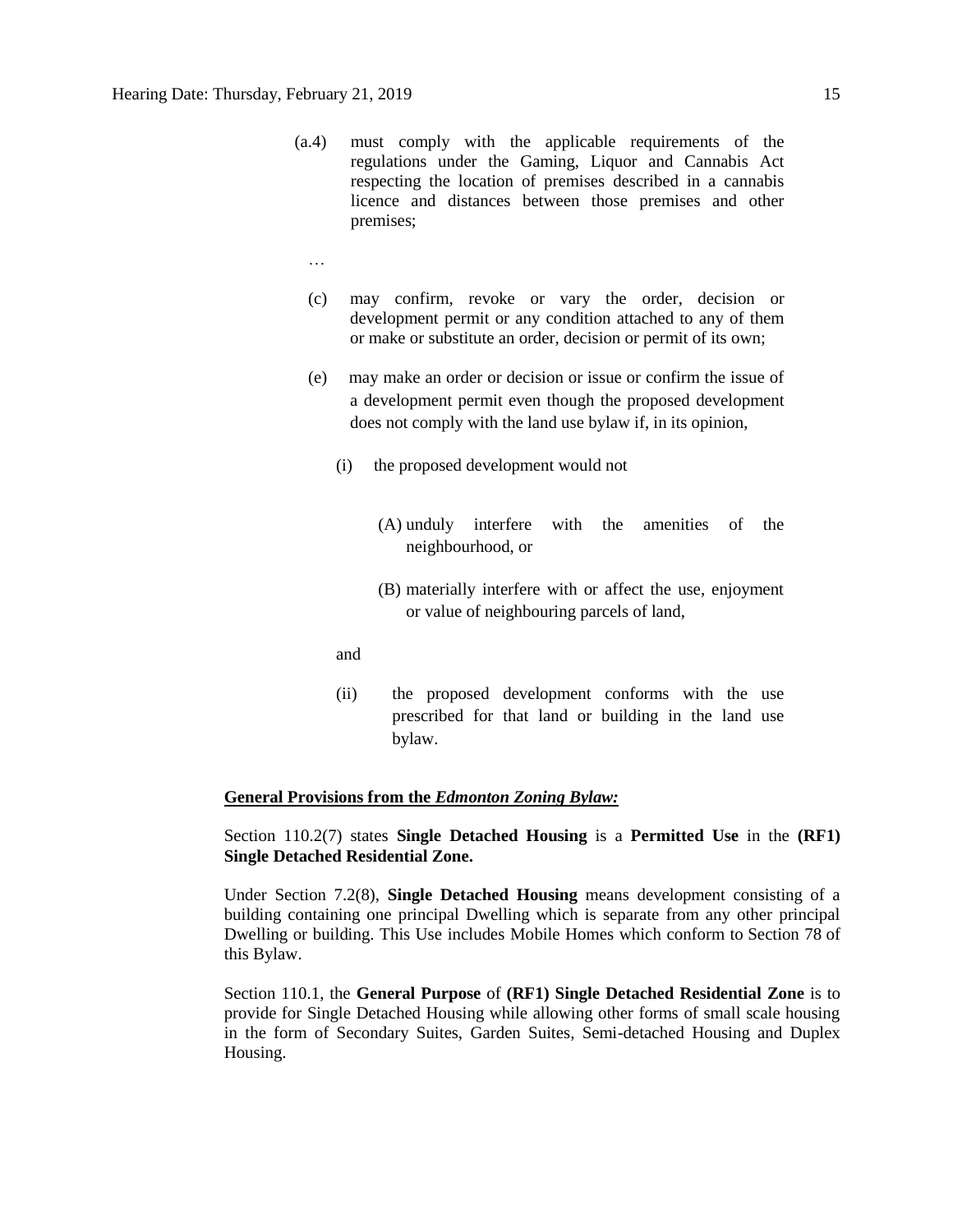Section 814.1 states that the **General Purpose** of the **Mature Neighbourhood Overlay**  is to regulate residential development in Edmonton's mature residential neighbourhoods, while responding to the context of surrounding development, maintaining the pedestrianoriented design of the streetscape, and to provide an opportunity for consultation by gathering input from affected parties on the impact of a proposed variance to the Overlay regulations.

#### *Rear Setback*

Section 814.3(4) states that the minimum Rear Setback shall be 40% of Site Depth.

Under Section 6.1, **Rear Setback** means the distance that a development or a specified portion of it, must be set back from a Rear Lot Line. A Rear Setback is not a Rear Yard, Amenity Space or Separation Space.



#### **Development Officer's Determination**

Reduced Rear Setback - The distance from the house with rear attached garage to the rear property line is 9.8m (23% of site depth) instead of 17.4m (40% of site depth) (Section 814.3.4). [unedited]

#### *Attached Garage*

Section 814.3(19) states that rear attached Garages shall not be allowed.

Under Section 6.1, **Garage** means an Accessory building, or part of a principal building designed and used primarily for the storage of motor vehicles and includes a carport.

#### **Development Officer's Determination**

Attached Garage - The rear garage is requesting to be attached, instead of detached (Section 814.3.19).[unedited]

#### *Community Consultation*

Section 814.5(1) states the following with respect to Proposed Variances: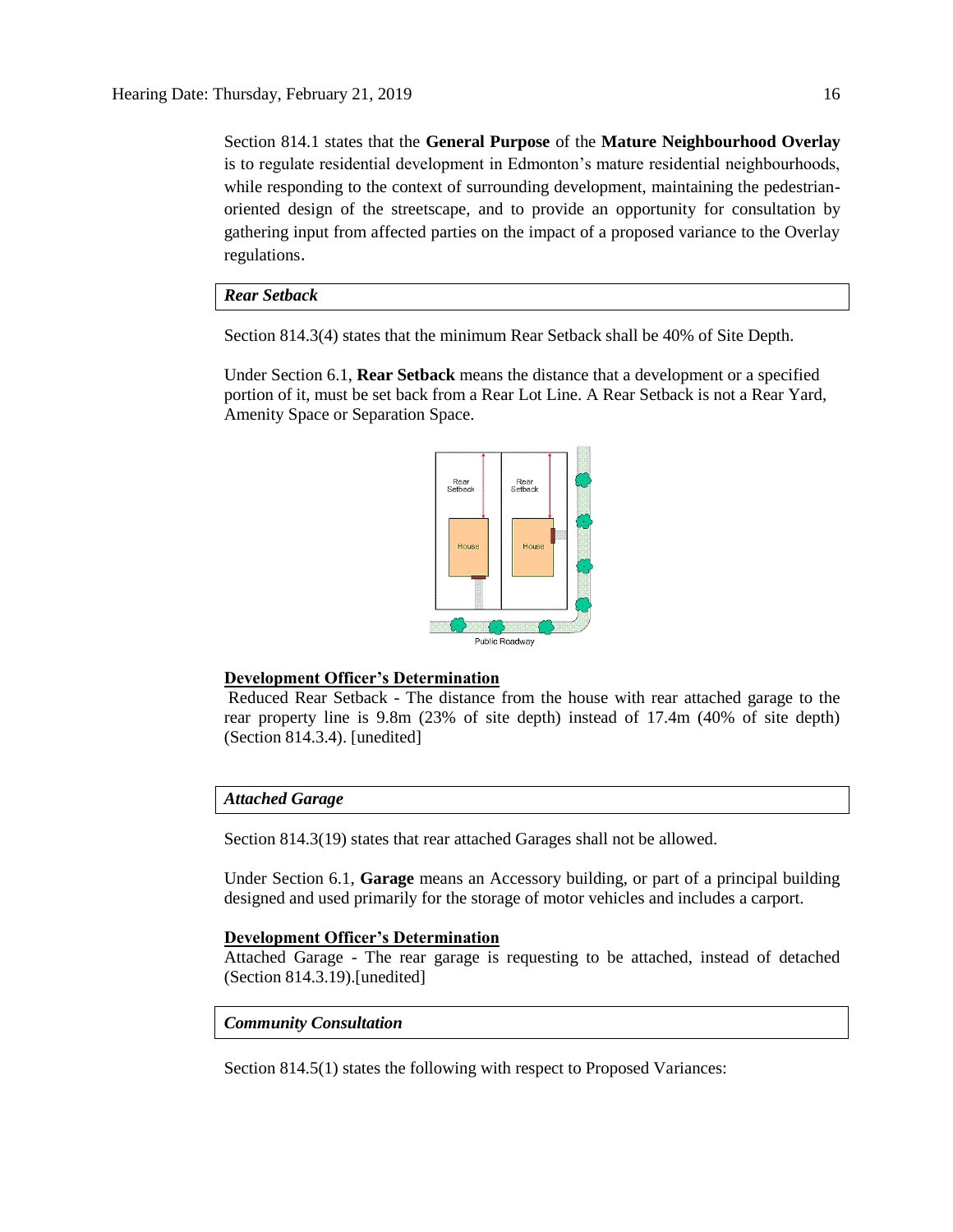When the Development Officer receives a Development Permit Application for a new principal building, or a new Garden Suite that does not comply with any regulation contained within this Overlay, or receives a Development Permit for alterations to an existing structure that require a variance to Section 814.3(1), 814.3(3), 814.3(5) and 814.3(9) of this Overlay:

- a. the Development Officer shall send notice, to the recipient parties specified in Table 814.5(2), to outline any requested variances to the Overlay and solicit comments directly related to the proposed variance;
- b. the Development Officer shall not render a decision on the Development Permit application until 21 days after notice has been sent, unless the Development Officer receives feedback from the specified affected parties in accordance with Table 814.5(2); and
- c. the Development Officer shall consider any comments directly related to the proposed variance when determining whether to approve the Development Permit Application in accordance with Sections 11.3 and 11.4.

Section 814.5(2) states:

| Tier#  | <b>Recipient Parties</b>                                                                                                                                                                                                     | <b>Affected Parties</b>                                                                                                                           | <b>Regulation of this Overlay</b><br>to be Varied                  |
|--------|------------------------------------------------------------------------------------------------------------------------------------------------------------------------------------------------------------------------------|---------------------------------------------------------------------------------------------------------------------------------------------------|--------------------------------------------------------------------|
| Tier 2 | The municipal address<br>and assessed owners of<br>the land Abutting the<br>Site, directly adjacent<br>across a Lane from the<br>Site of the proposed<br>development and the<br>President of each<br><b>Community League</b> | The assessed owners<br>of the land Abutting<br>the Site and directly<br>adjacent across a<br>Lane from the Site<br>of the proposed<br>development | $814.3(4)$ – Rear Setback<br>$814.3(19)$ – Rear Attached<br>Garage |

# Notice to Applicant/Appellant

Provincial legislation requires that the Subdivision and Development Appeal Board issue its official decision in writing within fifteen days of the conclusion of the hearing.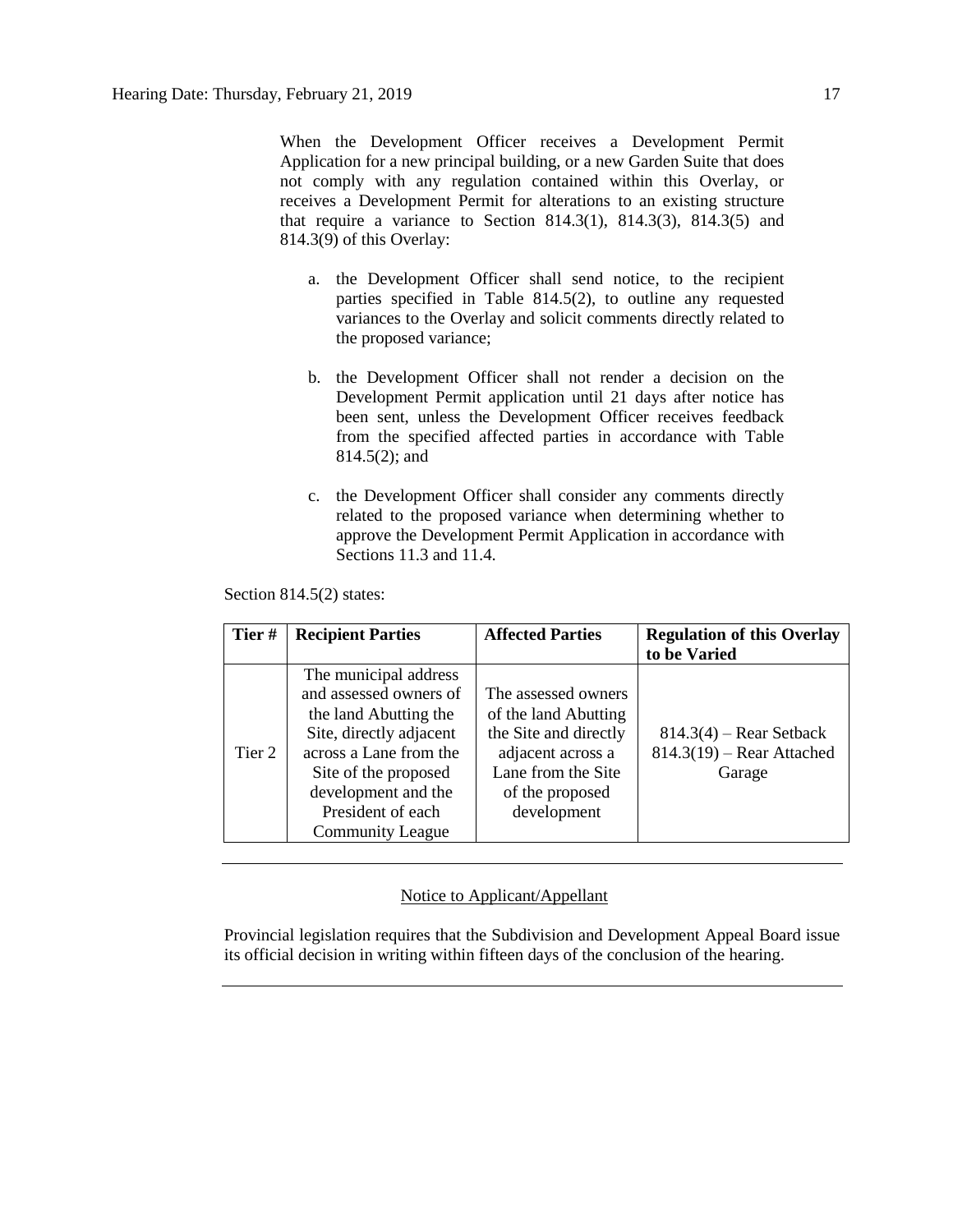|                                                                                                         |                                                                                                 |                      |                                                                | Project Number: 295205432-001<br><b>Application Date:</b><br>OCT 15, 2018                                                          |  |  |
|---------------------------------------------------------------------------------------------------------|-------------------------------------------------------------------------------------------------|----------------------|----------------------------------------------------------------|------------------------------------------------------------------------------------------------------------------------------------|--|--|
| <b>Imonton</b>                                                                                          | Printed:<br>January 29, 2019 at 8:31 AM<br>Page:<br>$1$ of $1$                                  |                      |                                                                |                                                                                                                                    |  |  |
| <b>Application for</b>                                                                                  |                                                                                                 |                      |                                                                |                                                                                                                                    |  |  |
| <b>Minor Development Permit</b>                                                                         |                                                                                                 |                      |                                                                |                                                                                                                                    |  |  |
|                                                                                                         | This document is a Development Permit Decision for the development application described below. |                      |                                                                |                                                                                                                                    |  |  |
| Applicant<br><b>Property Address(es) and Legal Description(s)</b>                                       |                                                                                                 |                      |                                                                |                                                                                                                                    |  |  |
|                                                                                                         |                                                                                                 |                      |                                                                | 10611 - 146 STREET NW                                                                                                              |  |  |
| Plan 5887HW Blk 4 Lot 20<br><b>Specific Address(es)</b>                                                 |                                                                                                 |                      |                                                                |                                                                                                                                    |  |  |
|                                                                                                         |                                                                                                 |                      |                                                                |                                                                                                                                    |  |  |
|                                                                                                         |                                                                                                 |                      | Entryway: 10611 - 146 STREET NW                                |                                                                                                                                    |  |  |
|                                                                                                         |                                                                                                 |                      | Building: 10611 - 146 STREET NW                                |                                                                                                                                    |  |  |
| <b>Scope of Application</b>                                                                             |                                                                                                 |                      |                                                                |                                                                                                                                    |  |  |
| solar photovoltaic system, uncovered deck and veranda.                                                  |                                                                                                 |                      |                                                                | To construct a Single Detached House with rear attached Garage, Basement development (NOT to be used as an additional Dwelling),   |  |  |
| <b>Permit Details</b>                                                                                   |                                                                                                 |                      |                                                                |                                                                                                                                    |  |  |
| # of Dwelling Units Add/Remove: 1                                                                       |                                                                                                 |                      | # of Primary Dwelling Units To Construct:                      |                                                                                                                                    |  |  |
| # of Secondary Suite Dwelling Units To Construct:                                                       |                                                                                                 |                      | Class of Permit: Class B                                       |                                                                                                                                    |  |  |
| Client File Reference Number:                                                                           |                                                                                                 |                      | Lot Grading Needed?:                                           |                                                                                                                                    |  |  |
| Minor Dev. Application Fee: Single Detached House                                                       |                                                                                                 |                      | New Sewer Service Required: N                                  |                                                                                                                                    |  |  |
| Secondary Suite Included ?: N                                                                           |                                                                                                 |                      | Stat. Plan Overlay/Annex Area: Mature Neighbourhood<br>Overlay |                                                                                                                                    |  |  |
| I/We certify that the above noted details are correct.                                                  |                                                                                                 |                      |                                                                |                                                                                                                                    |  |  |
| Applicant signature:                                                                                    |                                                                                                 |                      |                                                                |                                                                                                                                    |  |  |
| <b>Development Application Decision</b><br>Refused                                                      |                                                                                                 |                      |                                                                |                                                                                                                                    |  |  |
| <b>Issue Date: Jan 28, 2019 Development Authority: BAUER, KERRY</b>                                     |                                                                                                 |                      |                                                                |                                                                                                                                    |  |  |
| <b>Reason for Refusal</b>                                                                               |                                                                                                 |                      |                                                                |                                                                                                                                    |  |  |
|                                                                                                         |                                                                                                 |                      |                                                                | Reduced Rear Setback - The distance from the house with rear attached garage to the rear property line is 9.8m (23% of site depth) |  |  |
| instead of 17.4m (40% of site depth) (Section 814.3.4).                                                 |                                                                                                 |                      |                                                                |                                                                                                                                    |  |  |
| Attached Garage - The rear garage is requesting to be attached, instead of detached (Section 814.3.19). |                                                                                                 |                      |                                                                |                                                                                                                                    |  |  |
| <b>Rights of Appeal</b>                                                                                 |                                                                                                 |                      |                                                                |                                                                                                                                    |  |  |
| through 689 of the Municipal Government Act.                                                            |                                                                                                 |                      |                                                                | The Applicant has the right of appeal within 21 days after the date on which the decision is made, as outlined in Section 683      |  |  |
| Fees                                                                                                    |                                                                                                 |                      |                                                                |                                                                                                                                    |  |  |
|                                                                                                         | <b>Fee Amount</b>                                                                               | <b>Amount Paid</b>   | Receipt #                                                      | <b>Date Paid</b>                                                                                                                   |  |  |
| Development Permit Inspection Fee                                                                       | \$204.00                                                                                        | \$204.00             | 77014306298S001                                                | Oct 15, 2018                                                                                                                       |  |  |
| Dev. Application Fee<br>Lot Grading Fee                                                                 | \$485.00<br>\$143.00                                                                            | \$485.00<br>\$143.00 | 77014306298S001<br>77014306298S001                             | Oct 15, 2018<br>Oct 15, 2018                                                                                                       |  |  |
| Total GST Amount:                                                                                       | \$0.00                                                                                          |                      |                                                                |                                                                                                                                    |  |  |
| <b>Totals for Permit:</b>                                                                               | \$832.00                                                                                        | \$832.00             |                                                                |                                                                                                                                    |  |  |
|                                                                                                         |                                                                                                 |                      |                                                                |                                                                                                                                    |  |  |
|                                                                                                         |                                                                                                 |                      |                                                                |                                                                                                                                    |  |  |
|                                                                                                         |                                                                                                 | THIS IS NOT A PERMIT |                                                                |                                                                                                                                    |  |  |
|                                                                                                         |                                                                                                 |                      |                                                                |                                                                                                                                    |  |  |